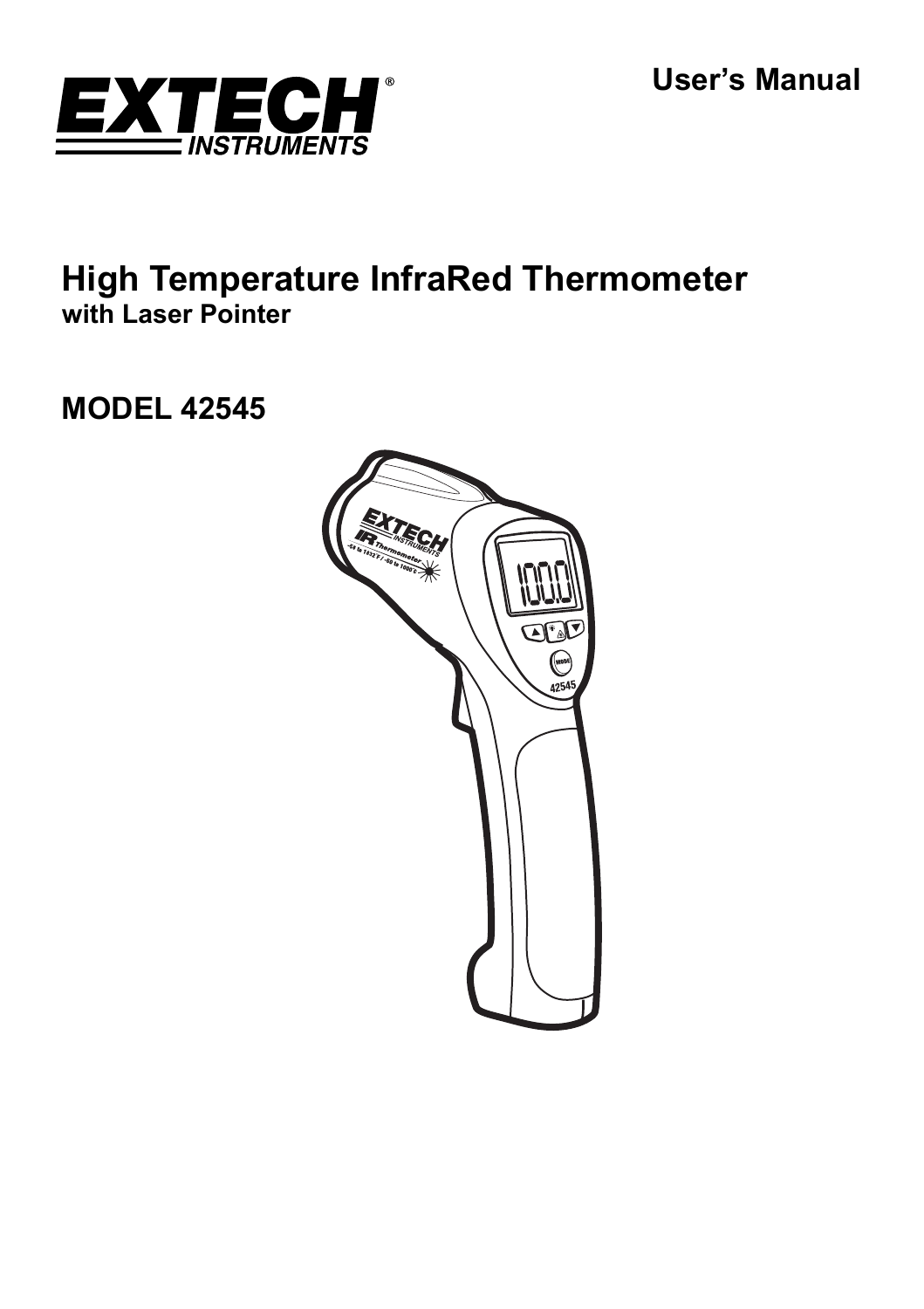### *Introduction*

Congratulations on your purchase of the Model 42545 IR Thermometer. The 42545 is capable of non-contact (infrared) temperature measurements at the touch of a button. The built-in laser pointer increases target accuracy while the backlit LCD and handy push-buttons combine for convenient, ergonomic operation. This meter is shipped fully tested and calibrated and, with proper use, will provide years of reliable service.

### *Safety*

- Use extreme caution when the laser pointer beam is on
- Do not point the beam toward anyone's eye or allow the beam to strike the eye from a reflective surface
- Do not use the laser near explosive gases or in other potentially explosive areas



5

ĥ

### *Meter Description*

- 1. Laser pointer beam
- 2. IR Sensor
- 3. Measurement Trigger
- 4. Battery and Switch Compartment
- 5. LCD Display
- 6. Push-buttons
- 7. Handle Grip
- 8. Temperature Units (ºC/ºF) Switch
- 9 Test Lock ON/OFF Switch
- 10. Alarm ON/OFF Switch

Note: There is a tripod mount on the bottom of the handle





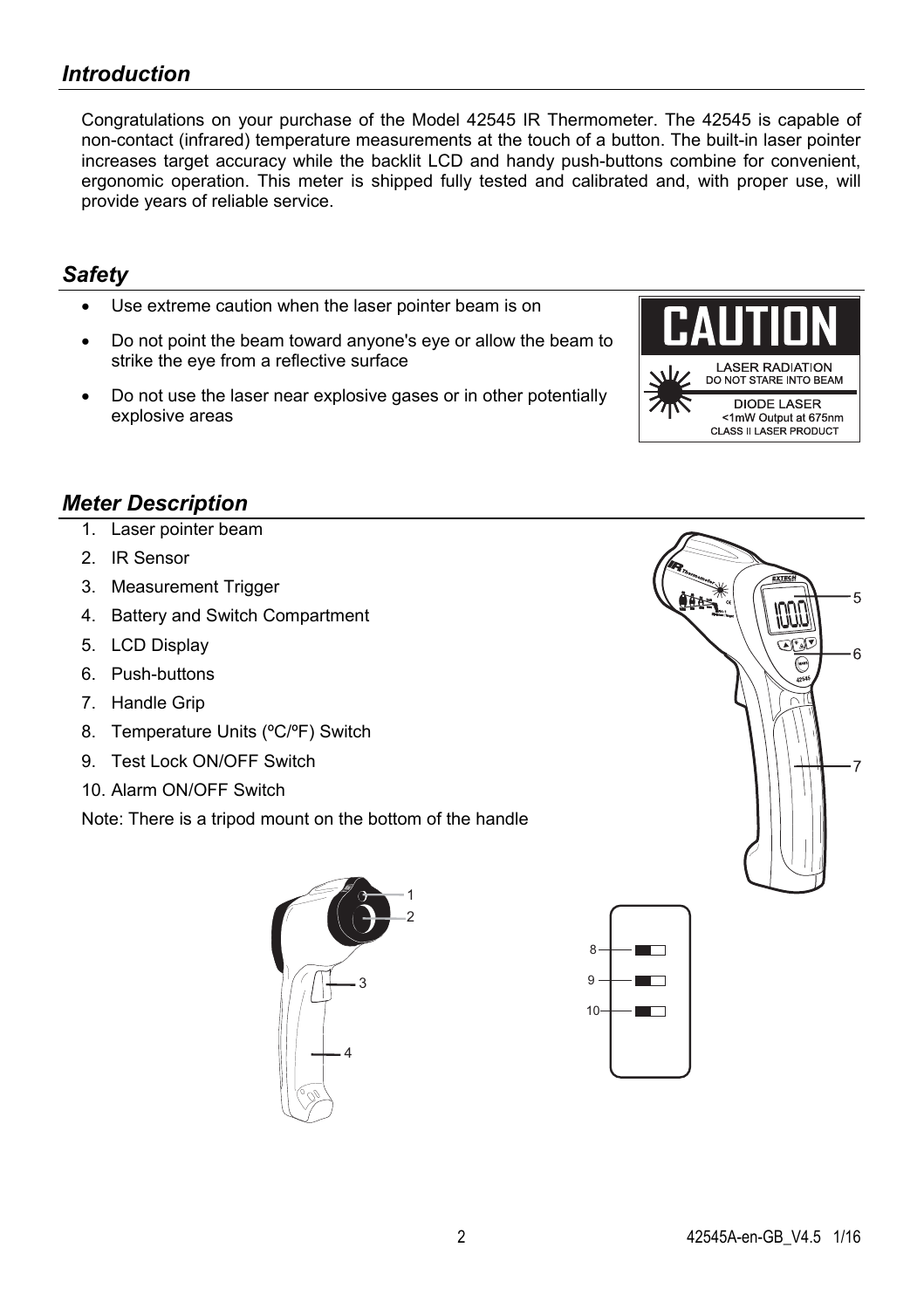### **Basic IR Measurements**

- 1. Hold the meter by its handle and point it toward the surface to be measured.
- 2. Pull and hold the trigger to turn the meter on and begin testing. The temperature reading, the flashing 'SCAN' icon, the emissivity, and the unit of measure will appear. Note: Replace the 9V battery if the display does not switch on.
- 3. Release the Trigger and the reading will hold for approximately 7 seconds (HOLD will appear on the LCD) after which the meter will automatically shut off. The only exception to this is if the TEST LOCK switch is set to ON.

**Note:** Select the temperature units ( $^{\circ}$ F/ $^{\circ}$ C) using the top switch inside the battery compartment

### **Backlight/Laser Pointer**

- 1. While pulling the Trigger, push the backlight/laser button  $\mathbb{I}^{\otimes}$  once to turn on the backlight.
- 2. Press it again to turn on the laser pointer. When the laser is ON the laser icon  $\triangle$  will appear in the LCD.
- 3. Press the laser button to turn the backlight off.
- 4. Pressing it again turns the laser off.

**Note**: Backlight and Laser settings will be retained after the meter powers down.

#### **Over-range Indication**

If the temperature measurement exceeds the specified temperature range, the thermometer will display dashes in place of a temperature reading.

### **High and Low Alarm Feature**

The Model 42545 has an alarm feature whereas a High Alarm setting and a Low Alarm setting can be programmed by the user. When either Alarm point is reached the meter will alert the user via an audible beep and LCD display icon. Follow the steps below:

- 1. Press the MODE button until the HAL (High Alarm) parameter is displayed. Use the UP and DOWN arrow keys to set the desired High Alarm temperature setting.
- 2. Press the MODE button until the LAL (Low Alarm) parameter is displayed. Use the UP and DOWN arrow keys to set the desired Low Alarm temperature setting.
- 3. When an alarm limit is reached, the audible alarm will sound and the display icon HIGH or LOW will appear on the LCD.
- 4. Note that if the bottom switch (located in the battery compartment) is set to OFF, the audible alarm will be disabled.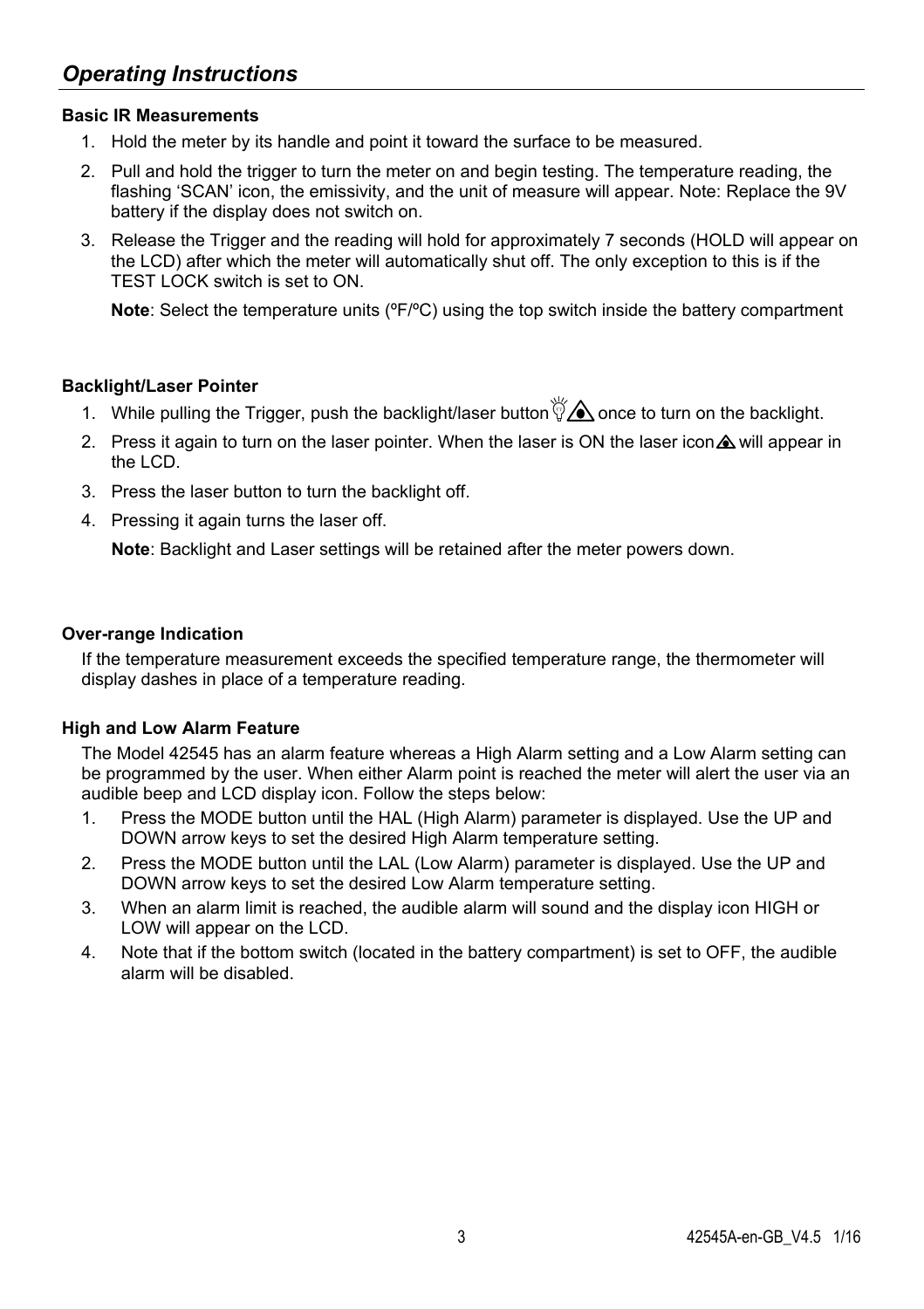#### **The MODE button options**

The MODE button is used to access the programming functions of the instrument. The selected function is displayed on the bottom line of the LCD. Each parameter is listed below with an explanation for its use. Press the MODE button to step from one parameter to the next.

**EMS** (Emissivity Value)

To change the emissivity value, use the UP and DOWN arrows (the range is 0.10 to 1.00). The current emissivity setting is always shown at the top of the LCD display. A setting of 0.95 covers about 90% of all applications and, when in doubt, should be set as such. Emissivity is discussed in a dedicated section of this manual.

**MAX** (Maximum function)

In the MAX mode, only the highest reading encountered in the current measurement session is displayed

- **MIN** (Minimum function) In the MIN mode, only the lowest reading is displayed
- **DIF** (Max minus Min value) In the DIF mode, the MAX less the MIN is displayed.
- **AVG** (Average value) In the AVG mode, all of the readings in the current measurement session are averaged and the value is displayed.
- **HAL** (High Alarm setting) The temperature that, when exceeded, causes the audible/visual alarm to trip.
- **LAL** (Low Alarm setting)

The temperature that, when exceeded high to low, causes the audible/visual alarm to trip.

### *Battery Replacement*

When the battery symbol  $\parallel$  appears empty or close to empty, replace the meter's 9V battery. The battery compartment is located behind the panel that surrounds the meter's trigger. The panel can be pried open near the trigger and folded down as shown in the diagram. Replace the 9V battery and close the battery compartment cover.





You, as the end user, are legally bound (**Battery ordinance**) to return all used batteries and accumulators; **disposal in the household garbage is prohibited!**

You can hand over your used batteries / accumulators at collection points in your community or wherever batteries / accumulators are sold!

**Disposal:** Follow the valid legal stipulations in respect of the disposal of the device at the end of its lifecycle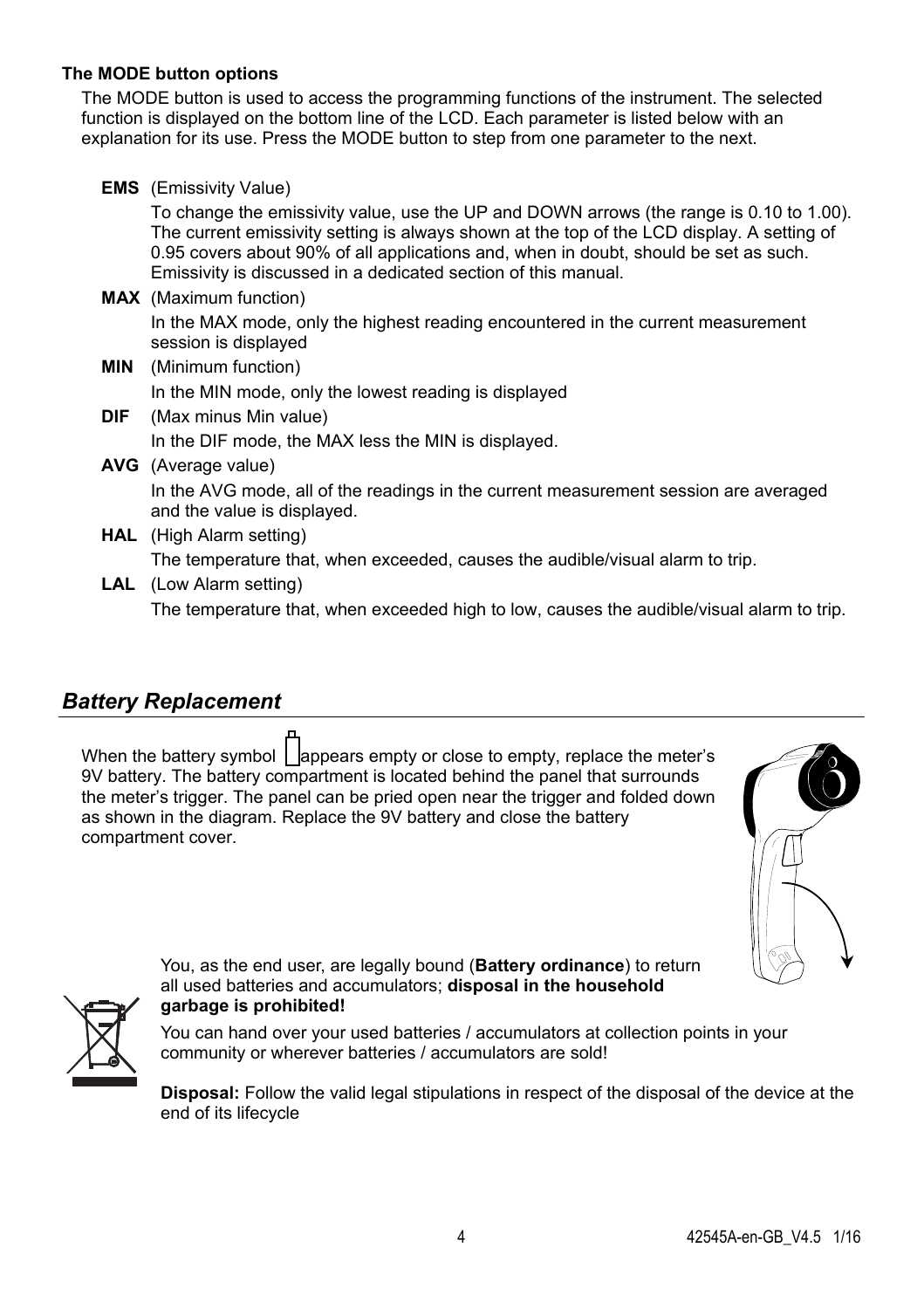#### **IR Measurement Notes**

- 1. The object under test should be larger than the spot (target) size calculated by the field of view diagram (printed on the side of the meter and in this guide).
- 2. Before measuring, be sure to clean surfaces that are covered with frost, oil, grime, etc.
- 3. If an object's surface is highly reflective, apply masking tape or flat black paint to the surface before measuring. Allow time for the paint or tape to adjust to the temperature of the surface it is covering.
- 4. Measurements through transparent surfaces such as glass may not be accurate.
- 5. Steam, dust, smoke, etc. can obscure measurements.
- 6. The meter automatically compensates for deviations in ambient temperature. However, it can take up to 30 minutes for the meter to adjust to extremely wide changes.
- 7. To find a hot spot, aim the meter outside the area of interest then scan across (in an up and down motion) until the hot spot is located.

#### **Field of View**

The meter's field of view is 50:1. For example, if the meter is 50 inches from the target (spot), the diameter of the target must be at least 1 inch. Other distances are shown in the field of view diagram. Note that measurements should normally be made as close as possible to the device under test. The meter can measure from moderate distances but the measurement may be affected by external sources of light. In addition, the spot size may be so large that it encompasses surface areas not intended to be measured.



**Diameter of object**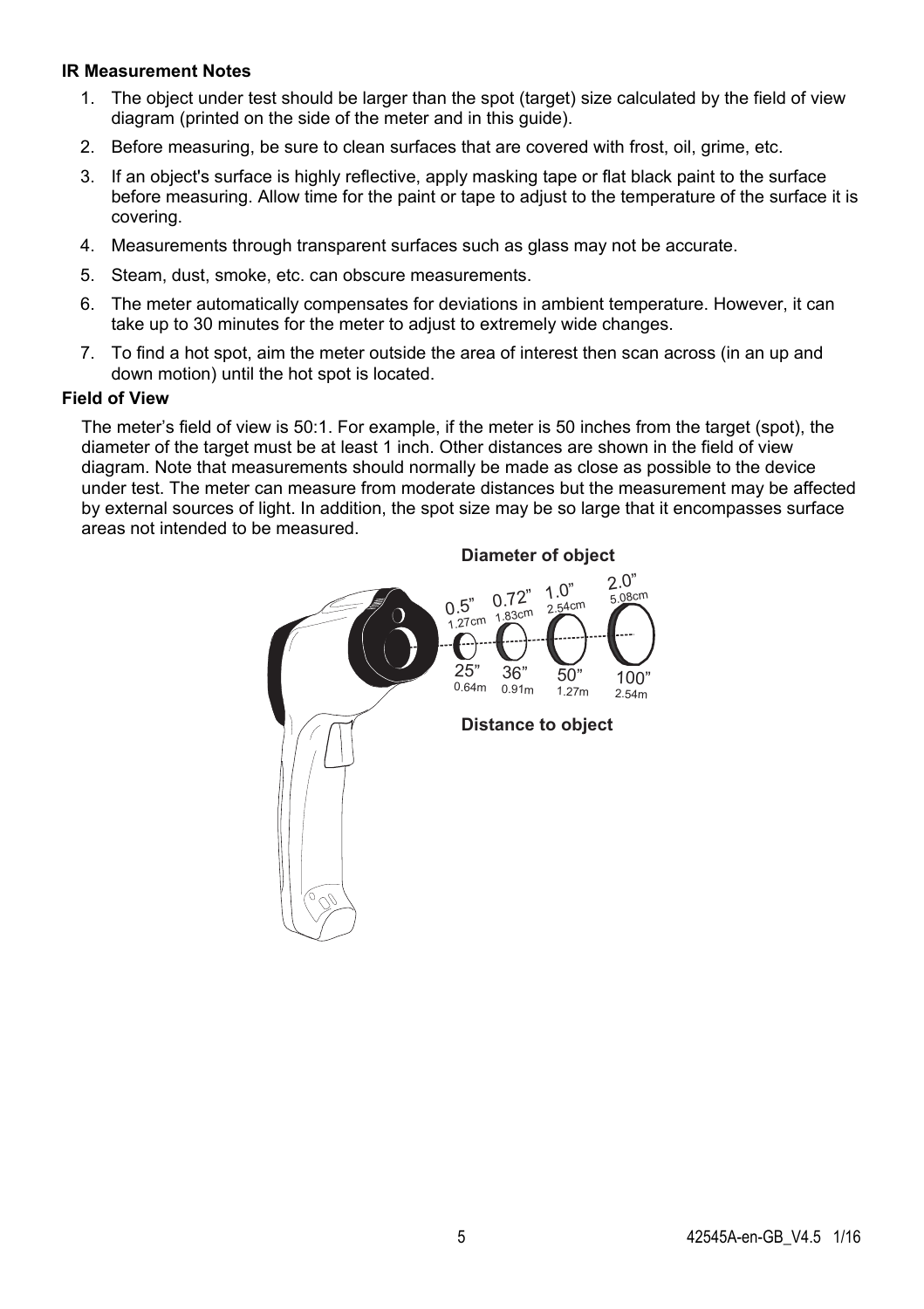#### **Emissivity and IR Measurement Theory**

IR Thermometers measure the surface temperature of an object. The thermometer's optics sense emitted, reflected, and transmitted energy. The thermometer's electronics translate the information into a temperature reading which is then displayed on the LCD.

The amount of IR energy emitted by an object is proportional to an object's temperature and its ability to emit energy. This ability is known as emissivity and is based upon the material of the object and its surface finish. Emissivity values range from 0.1 for a very reflective object to 1.00 for a flat black finish. For the Model 42545, the emissivity is adjustable from 0.1 to 1.00. Most organic materials and painted or oxidized surfaces have an emissivity factor of 0.95. When in doubt, set the emissivity to 0.95.

| <b>Material under test</b> | <b>Emissivity</b> | <b>Material under test</b> | <b>Emissivity</b> |
|----------------------------|-------------------|----------------------------|-------------------|
| Asphalt                    | 0.90 to 0.98      | Cloth (black)              | 0.98              |
| Concrete                   | 0.94              | Skin (human)               | 0.98              |
| Cement                     | 0.96              | Leather                    | 0.75 to 0.80      |
| Sand                       | 0.90              | Charcoal (powder)          | 0.96              |
| Soil                       | 0.92 to 0.96      | Lacquer                    | 0.80 to 0.95      |
| Water                      | 0.92 to 0.96      | Lacquer (matt)             | 0.97              |
| lce                        | 0.96 to 0.98      | Rubber (black)             | 0.94              |
| Snow                       | 0.83              | Plastic                    | 0.85 to 0.95      |
| Glass                      | 0.90 to 0.95      | Timber                     | 0.90              |
| Ceramic                    | 0.90 to 0.94      | Paper                      | 0.70 to 0.94      |
| Marble                     | 0.94              | <b>Chromium Oxides</b>     | 0.81              |
| Plaster                    | 0.80 to 0.90      | Copper Oxides              | 0.78              |
| Mortar                     | 0.89 to 0.91      | <b>Iron Oxides</b>         | 0.78 to 0.82      |
| <b>Brick</b>               | 0.93 to 0.96      | Textiles                   | 0.90              |

### **Emissivity Factors for Common Materials**